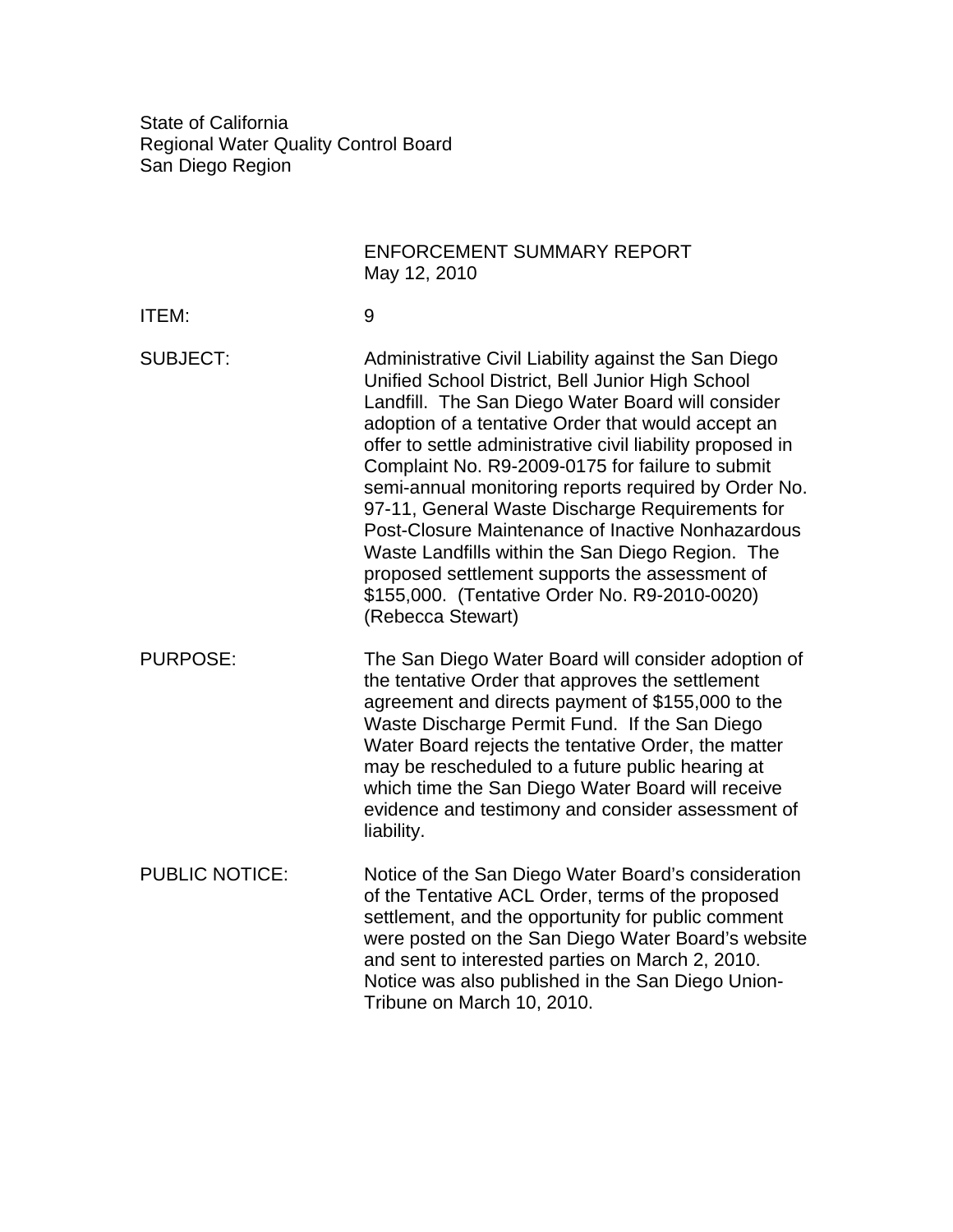DISCUSSION: The San Diego Unified School District (School District) owns property located at 7300 Paradise Valley Road in the City of San Diego. Between 1961 and 1966 the School District leased the property to the County of San Diego who operated a solid waste landfill, currently known as the Bell Junior High School Landfill (Landfill).

> The Landfill has been subject to the requirements of Order No. 97-11, *General Waste Discharge Requirements for Post-Closure Maintenance of Inactive Nonhazardous Waste Landfills Within the San Diego Region,* since June 14, 2000*.* Order No. 97-11 requires the development of a groundwater quality monitoring program and reporting of groundwater quality monitoring results on a semiannual basis.

> On November 19, 2009, the San Diego Water Board Assistant Executive Officer issued ACL Complaint No. R9-2009-0175, with a staff report (Supporting Document No. 3), to the School District recommending a liability of \$227,000 (\$250 per day for 908 days of violation) for failing to submit five semiannual monitoring reports required by Order No. 97-11.

## Compliance with Order No. 97-11

On February 22, 2010, the School District submitted a proposal to bring the landfill into compliance with Order No. 97-11 by installing additional groundwater monitoring wells and commencing groundwater monitoring at the landfill.

## Liability Amount

The School District presented the Prosecution Team with an offer to settle the liability proposed in the Complaint with a payment of \$155,000. The liability amount recoups the estimated economic benefit enjoyed by the School District (\$47,500) and the San Diego Water Board staff costs (\$10,043). Under California Water Code section 13350, the payment of the imposed liability will be made to the Waste Discharge Permit Fund.

LEGAL CONCERNS: None.